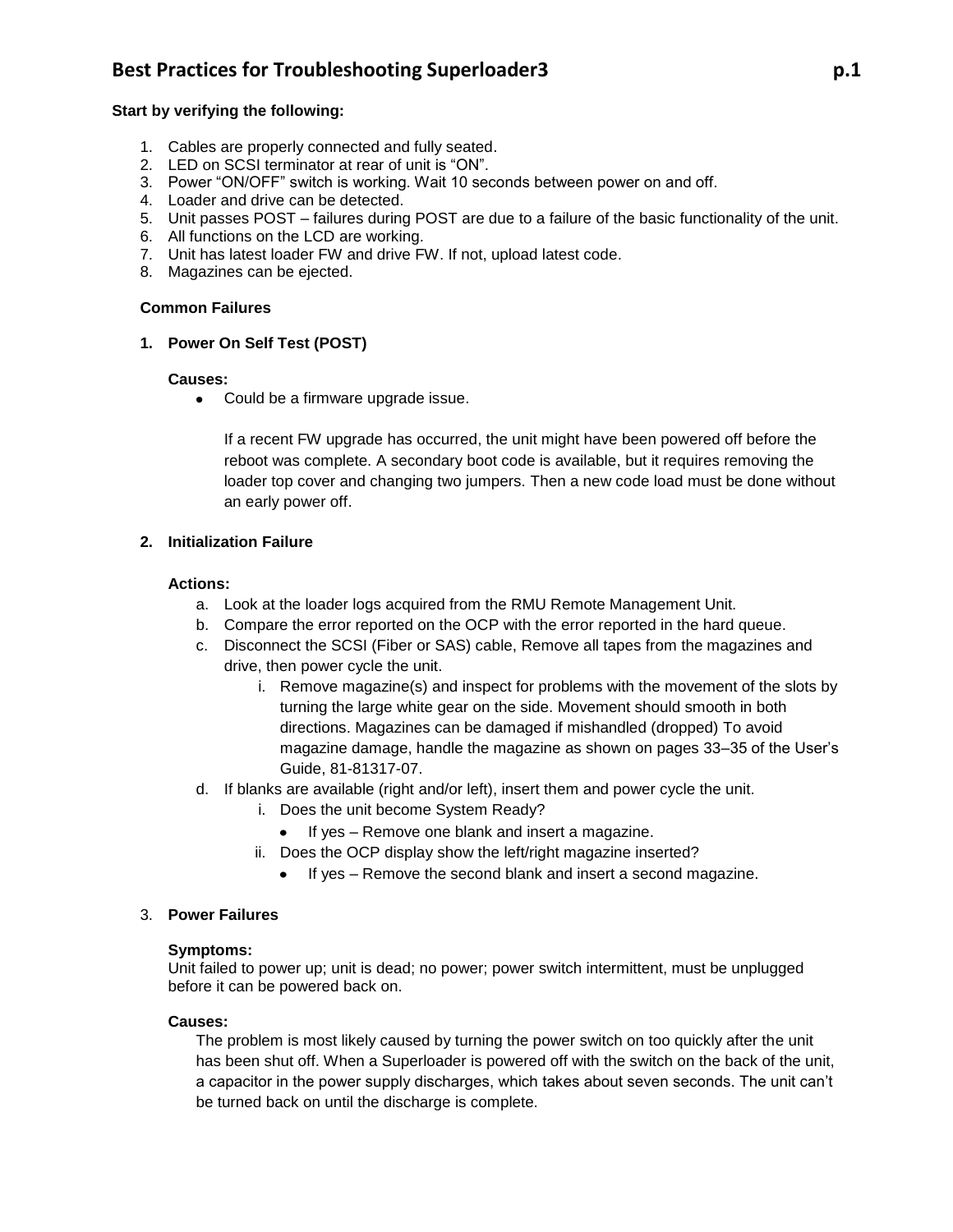# **Best Practices for Troubleshooting Superloader3 p.2**

#### **Actions:**

- a. Leave the switch in the OFF position for 10 seconds before powering on again.
- b. Is the unit totally dead, no lights, power or sound?
	- $\bullet$  If yes Replace the loader.

# **4. Tape Stuck in Drive**

#### **Actions:**

To remove a tape stuck in a drive:

- a. Disconnect all data cables from the Superloader.
- b. Power cycle the unit and wait 10 minutes (do this 2x, if necessary).
- c. Use the following OCP Commands
	- i. Commands
	- ii. Eject
	- iii. Tape Mail Slot
	- iv. From Drive
- d. If the tape still remains stuck, use the stuck tape removal procedure #6-66736-02 published in CSWeb.

#### **5. Tape Sticks in Drive During Backups and/or Restores in Backup Exec**

#### **Cause:**

When performing backups and/or restores in Backup Exec, a degaussed cartridge loaded to the drive may result in a stuck tape. The drive will send a 03x53x00 (Media load or eject failed) back to Backup Exec. Instead of marking the tape as bad, Backup Exec takes the drive offline

#### **Actions:**

Stop and restart all services by following these steps:

- a. From the **Devices** tab on Backup Exec, right click on the drive that has been placed offline and select **Online**.
- b. From the option (radio) buttons at the top of the application, select **Tools > Backup Exec Services.**
- c. From the Backup Exec Services Manager, select **Stop All Services**.
- d. Select **Yes** to verify that you want to stop all services.
- e. Once all services have been stopped, select **Restart All Services**.
- f. Once all services have been restarted, right click on the selected Robotic Library and select **Unlock** This will allow the user to remove the "bad" cartridge by issuing a move command from the loader Operator Control Panel by moving the "bad" cartridge from the slot that it resides in to the mail slot.
- g. Once the bad cartridge has been removed, **Lock** the loader. Resume normal operations.

#### **6. Low Speed, Poor Performance, Low Transfer Rate**

#### **Cause:**

The overall performance of the Superloader3 depends on the configuration of the host system on which it is operating. A low sustained data transfer rate can be caused by a down-rev version of the host adapter device driver.

#### **Actions:**

a. Update the driver. Updates can be downloaded from [www.adaptec.com](http://www.adaptec.com/) .

NOTE: Any updates to an Adaptec dual-channel host adapter must be done independently for both channels.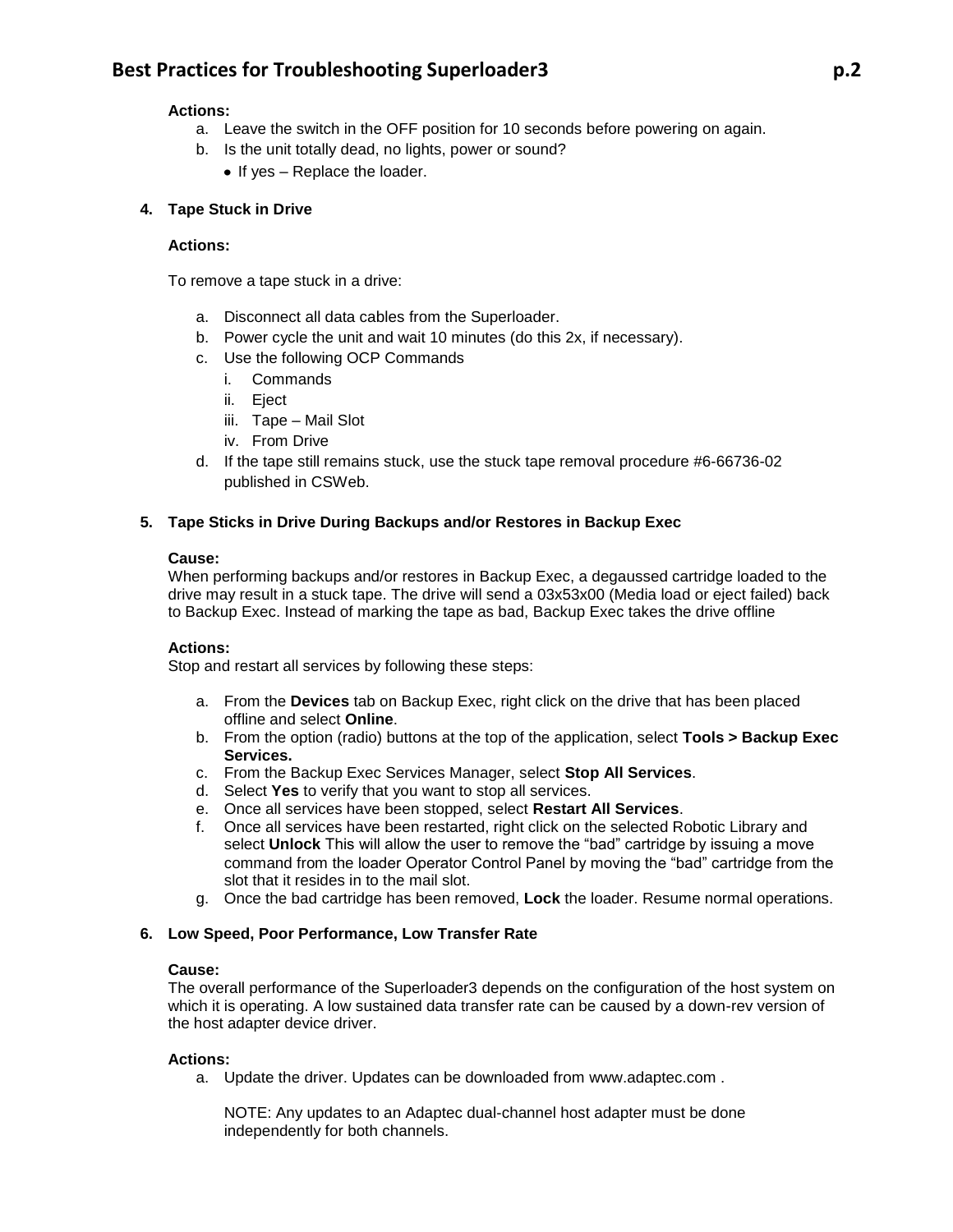- b. Test the drive:
	- IBM drives: use **itdt-ge.exe.**   $\bullet$ 
		- o The utility is described at <http://www-01.ibm.com/support/docview.wss?uid=ssg1S4000662>
		- o The utility can be downloaded from IBM's Fix Central Web site at [http://www-](http://www-933.ibm.com/support/fixcentral/options?productGroup0=ibm/StorageSystems&productGroup1=ibm/Storage_Tape&productGroup2=ibm/ST/Tapedevicedriversandsoftware&productGroup3=ibm/Storage_Tape/IBM+Tape+Diagnostic+Tool+ITDT)[933.ibm.com/support/fixcentral/options?productGroup0=ibm/StorageSystems&pr](http://www-933.ibm.com/support/fixcentral/options?productGroup0=ibm/StorageSystems&productGroup1=ibm/Storage_Tape&productGroup2=ibm/ST/Tapedevicedriversandsoftware&productGroup3=ibm/Storage_Tape/IBM+Tape+Diagnostic+Tool+ITDT) [oductGroup1=ibm/Storage\\_Tape&productGroup2=ibm/ST/Tapedevicedriversand](http://www-933.ibm.com/support/fixcentral/options?productGroup0=ibm/StorageSystems&productGroup1=ibm/Storage_Tape&productGroup2=ibm/ST/Tapedevicedriversandsoftware&productGroup3=ibm/Storage_Tape/IBM+Tape+Diagnostic+Tool+ITDT) [software&productGroup3=ibm/Storage\\_Tape/IBM+Tape+Diagnostic+Tool+ITDT.](http://www-933.ibm.com/support/fixcentral/options?productGroup0=ibm/StorageSystems&productGroup1=ibm/Storage_Tape&productGroup2=ibm/ST/Tapedevicedriversandsoftware&productGroup3=ibm/Storage_Tape/IBM+Tape+Diagnostic+Tool+ITDT)
	- HP drives: use the appropriate version of HP\_LTT.EXE, available at  $\bullet$ [http://h20000.www2.hp.com/bizsupport/TechSupport/DriverDownload.jsp?pnameOID](http://h20000.www2.hp.com/bizsupport/TechSupport/DriverDownload.jsp?pnameOID=406731&locale=en_US&taskId=135&prodTypeId=12169&prodSeriesId=406729) [=406731&locale=en\\_US&taskId=135&prodTypeId=12169&prodSeriesId=406729](http://h20000.www2.hp.com/bizsupport/TechSupport/DriverDownload.jsp?pnameOID=406731&locale=en_US&taskId=135&prodTypeId=12169&prodSeriesId=406729)
	- Quantum drives: use **xTalk.exe**

# **7. No access to the Web GUI**

To access the unit over the network, communicate to the IP address. To access Web GUI, use the following settings:

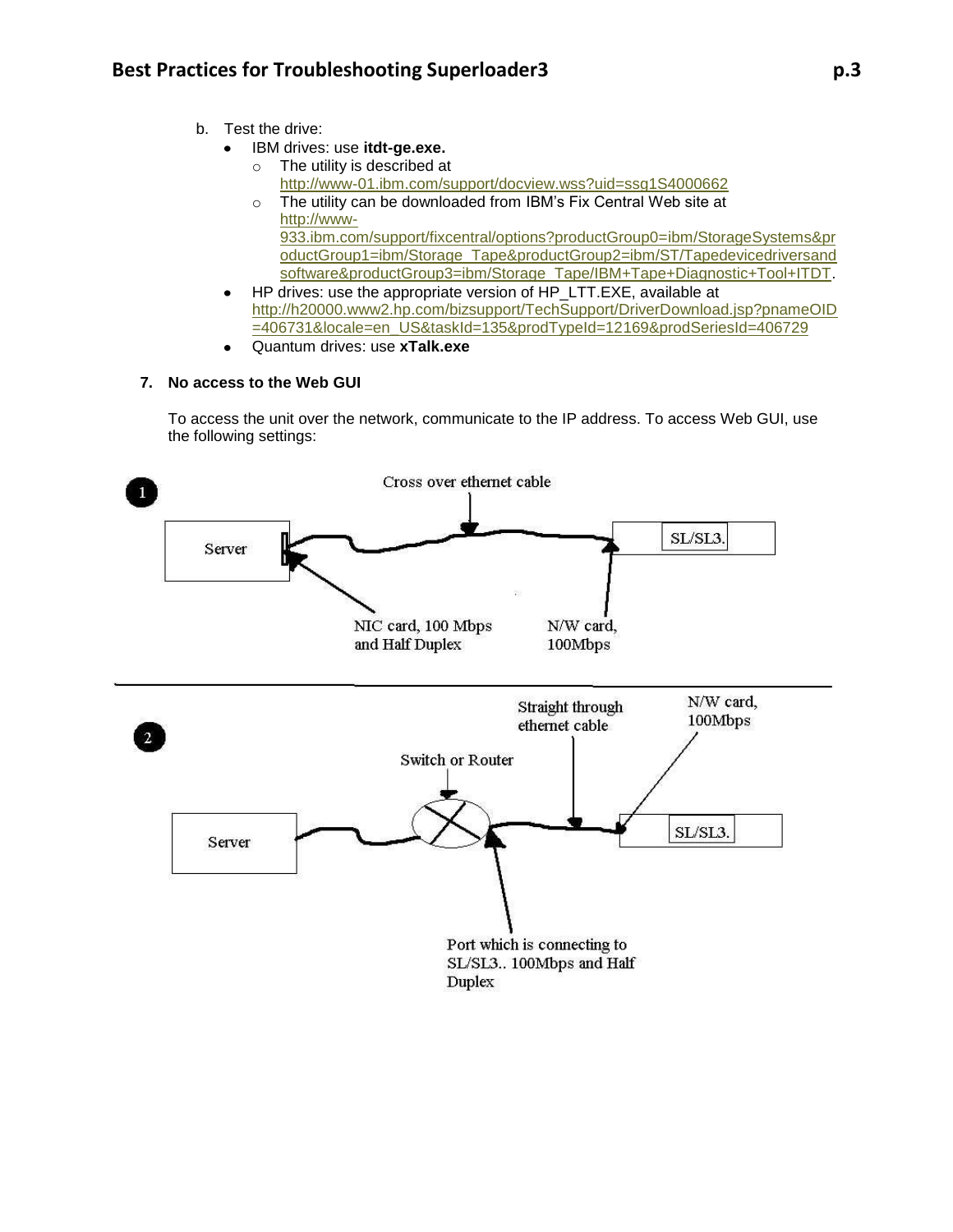# **8. Backup Exec with Quantum LTO drives reports many soft write errors.**

# **Background:**

A large number of soft write errors may be reported by Symantec Backup Exec (on the Drive Properties page) after erase and backup operations with Quantum LTO tape drives.

If an end user reports more than 2400 soft write errors per GB, and backup jobs are failing due to write errors, perform the following.

#### **Actions:**

- a. Clean the tape drive several times, then monitor the soft write error count.
- b. Insert a brand new tape, then issue a command to re-tension the tape (via the backup application). Re-tensioning with a new tape is one of the most effective ways to remove stubborn debris that cannot be cleared with a cleaning tape.

#### **9. Error 93**

#### **Background:**

On occasion the SL3 may post a Hardware Error Type (93) on the OCP and in the Hard Event Log. This entry is very intermittent and has no negative effect on the autoloader operation.

#### **Action:**

Press the **ESC** key and clear the error message. The "*Hardware Error Type(93)"* message on the OCP can always be safely ignored and is only reported if an event is encountered at the 500-hour calibration check.

#### **10. Calibration Failure**

# **Action:**

- Magazine  $\bullet$ 
	- a. Remove magazine(s).
	- b. Inspect for problems with the movement of the slots by turning the large white gear on the side. Movement should smooth in both directions.

NOTE: Magazines can be damaged if mishandled (dropped) To avoid magazine damage, handle the magazine as shown on pages 33–35 of the User's Guide, 81-81317-07.

# **11. Communication Failure**

#### **Action:**

- Failure between drive and loader 6E and/or 6F
	- a. Disconnect the SCSI (Fiber or SAS) cable, Remove all tapes from the magazines and drive, power cycle the unit.
	- b. If the error persists, get the loader logs.
- With Host and/or Backup software
	- a. Ensure that the device manager in the PC/Server had been disabled.
	- b. Check to see if all external cables are correct and seated properly.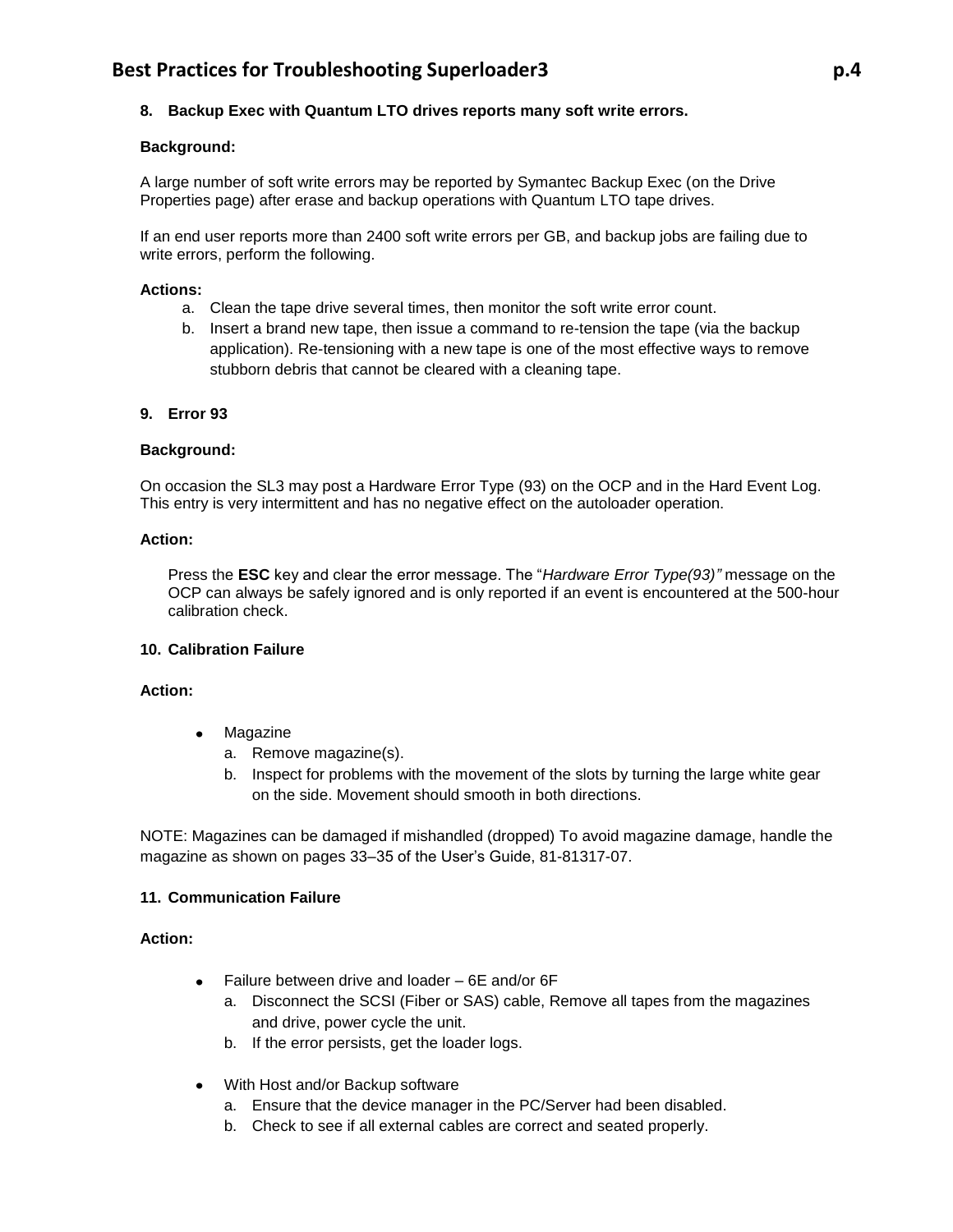# **Best Practices for Troubleshooting Superloader3 p.5**

- c. Check to see if the SCSI termination is correct.
- d. Disconnect the SCSI (Fiber or SAS) cable, Remove all tapes from the magazines and drive, power cycle the unit.
- **12. Error 24** in hard queue: ignore this error and press the ESC key.
- **13. Error B7 –** Refer to the attached TSB.



**Note:** This document is attached to this PDF file, starting on the next page. Do not use the above link.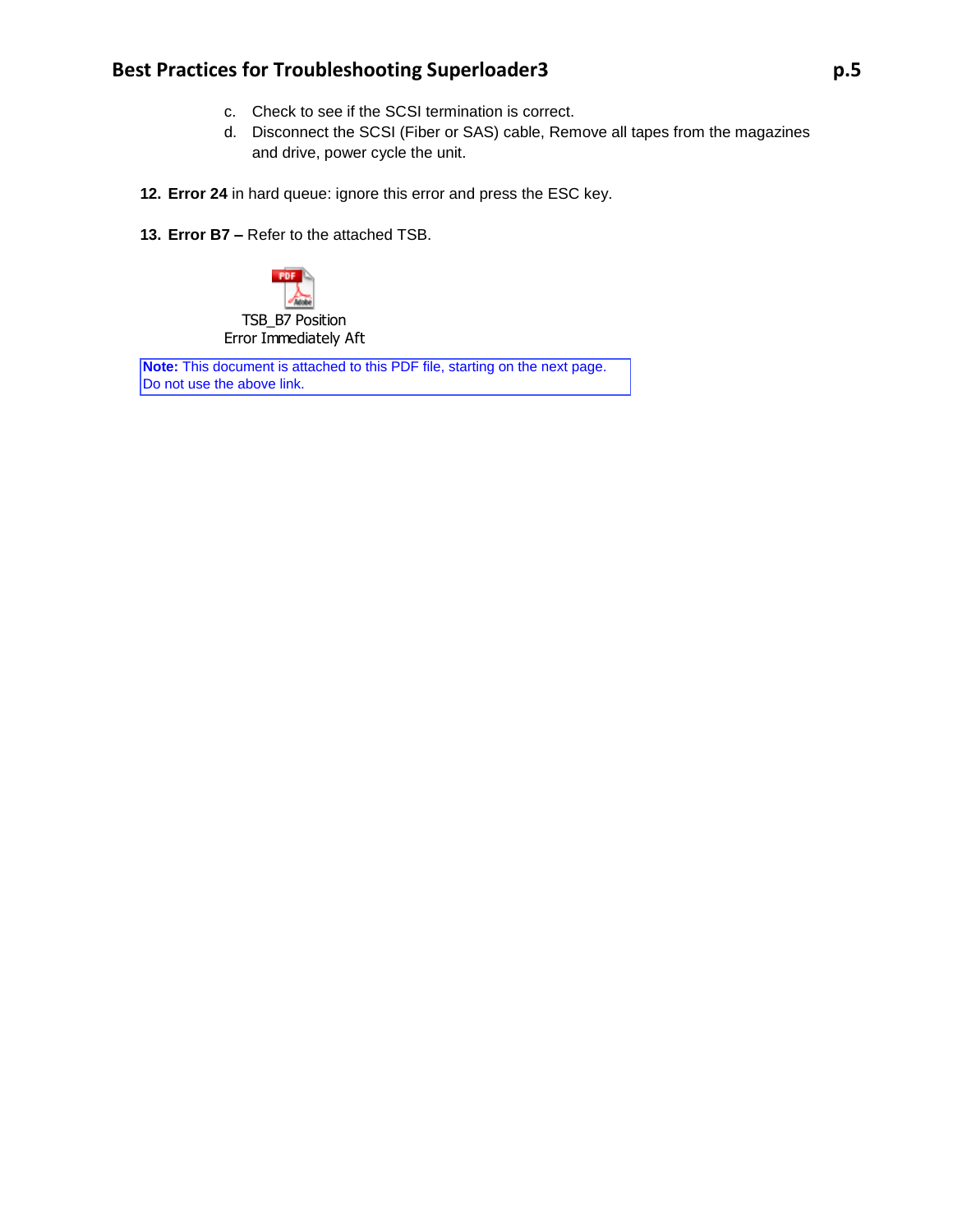| Quantum                                         | Part No.: 6-01828-26<br>Revision: A<br>6/24/2010<br>ECN No: C034969                                                                                                                                                                                                                                                                                                                                                                                                                                                                                                                           |
|-------------------------------------------------|-----------------------------------------------------------------------------------------------------------------------------------------------------------------------------------------------------------------------------------------------------------------------------------------------------------------------------------------------------------------------------------------------------------------------------------------------------------------------------------------------------------------------------------------------------------------------------------------------|
| <b>Title:</b><br><b>Product:</b><br>Originator: | <b>Hardware/Software Technical Bulletin</b><br>B7 Position Error <i>ImmediatelyAfter a Move from the Mailslot</i><br>Superloader3<br><b>Sally Castro</b>                                                                                                                                                                                                                                                                                                                                                                                                                                      |
| <b>Solution Type</b>                            | Solutions                                                                                                                                                                                                                                                                                                                                                                                                                                                                                                                                                                                     |
|                                                 |                                                                                                                                                                                                                                                                                                                                                                                                                                                                                                                                                                                               |
| <b>Status</b>                                   | <b>RTS Review</b>                                                                                                                                                                                                                                                                                                                                                                                                                                                                                                                                                                             |
| <b>Distribution</b>                             | Partners/Public                                                                                                                                                                                                                                                                                                                                                                                                                                                                                                                                                                               |
| Category                                        | Libraries                                                                                                                                                                                                                                                                                                                                                                                                                                                                                                                                                                                     |
| <b>Product Line</b>                             |                                                                                                                                                                                                                                                                                                                                                                                                                                                                                                                                                                                               |
|                                                 | Superloader3                                                                                                                                                                                                                                                                                                                                                                                                                                                                                                                                                                                  |
| <b>Platform</b>                                 |                                                                                                                                                                                                                                                                                                                                                                                                                                                                                                                                                                                               |
| Fact                                            | B7 position error may occur if operator does not push the cartridge to the hard stop.                                                                                                                                                                                                                                                                                                                                                                                                                                                                                                         |
|                                                 | If an operator is watching the OCP closely when pushing a cartridge very slowly thru<br>the mailslot and then stops pushing the cartridge just as the prompt on the OCP<br>changes to "Enter to Continue" the B7 error can occur                                                                                                                                                                                                                                                                                                                                                              |
| Fact                                            | Pushing a cartridge and then stop when the mail slot door starts to close will result in a<br>Missed tape and the cartridge pushed out from the mailslot.                                                                                                                                                                                                                                                                                                                                                                                                                                     |
| $\mathbf{r}$<br>Fact                            |                                                                                                                                                                                                                                                                                                                                                                                                                                                                                                                                                                                               |
| Fact                                            |                                                                                                                                                                                                                                                                                                                                                                                                                                                                                                                                                                                               |
| <b>Symptom</b>                                  | Customer cartridge was stuck in the picker when loading the cartridge from the<br>mailslot.<br>This duplication of the [B7] failure was duplicated by moving a cartridge from the<br>mails lot to a magazine slot with the following the steps:<br>With the loader top cover removed<br>Issue command 'move from the mails ot to slot 1'<br>Insert tape until the door start to close<br>$\bullet$<br>Move the cartridge very very slowly and <b>stop</b> when the OCP display changes<br>to 'Enter to Continue'<br>Remove fingers from the mails ot<br>Door shuts<br>Picker starts to rotate |